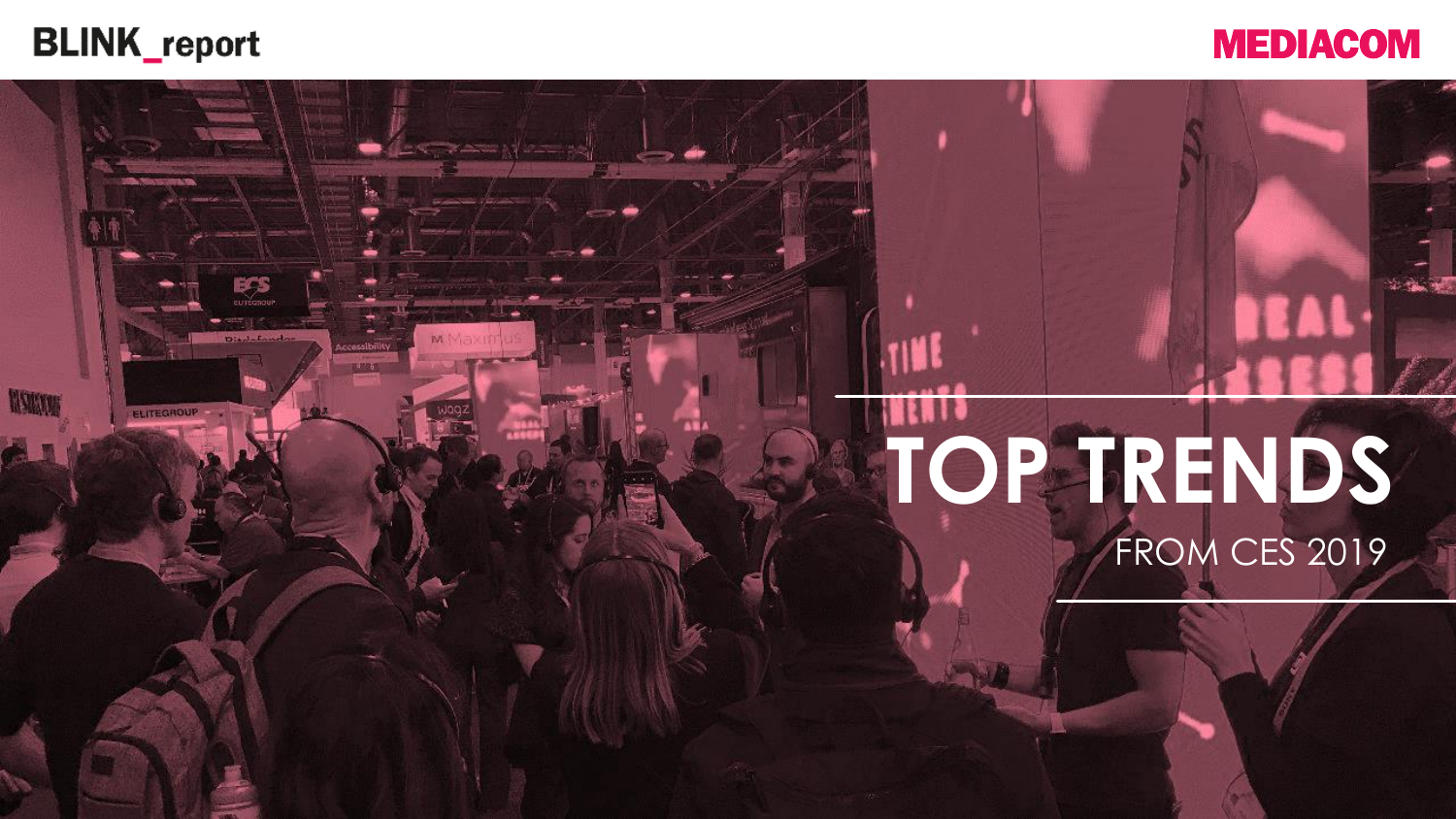### **INTRODUCTION**

The Consumer Electronics Show is a week of innovation, showcasing the latest technology of thousands of exhibiting companies from across 150 countries. As the global stage for innovation, products that end up changing the way we interact with and see the world often make their first appearances to the public at the show.

While there may not have been the next 'big thing' this year, we did see trends in 5G, widening ecosystems in connected tech, smart home and voice that will have significant implications on the brands we market every day. We saw many of these trends focused on the consumer and making their lives easier, healthier and safer at home and on the go. This new age might be referred to as the age of "assistance". Not assistance defined by "voice" interfaces alone; rather, by assistance defined as broadly distributed active, passive, timely and anticipatory devices, assisting you by design. As we now seem to be on a two-to-three-year pathway to a truly connected future enabled by 5G, all the talk of [internet-connected everything quickly becomes a discussion of all the data that these devices will generate. As we were reminded](https://www.engadget.com/2019/01/05/apple-ces-2019-privacy-advertising/) by the largerthan-life Apple ad "welcoming" the world to the Vegas strip, there is a runway to align ethics and policy around the implications of technology's future.

With virtually every company looking to redefine itself as a technology company, those that succeed will have applications into making the world a better place.

Here is our take on the trends that will impact and influence our industry in the coming year.

**Steve Carbone**, Chief Digital and Investment Officer, NA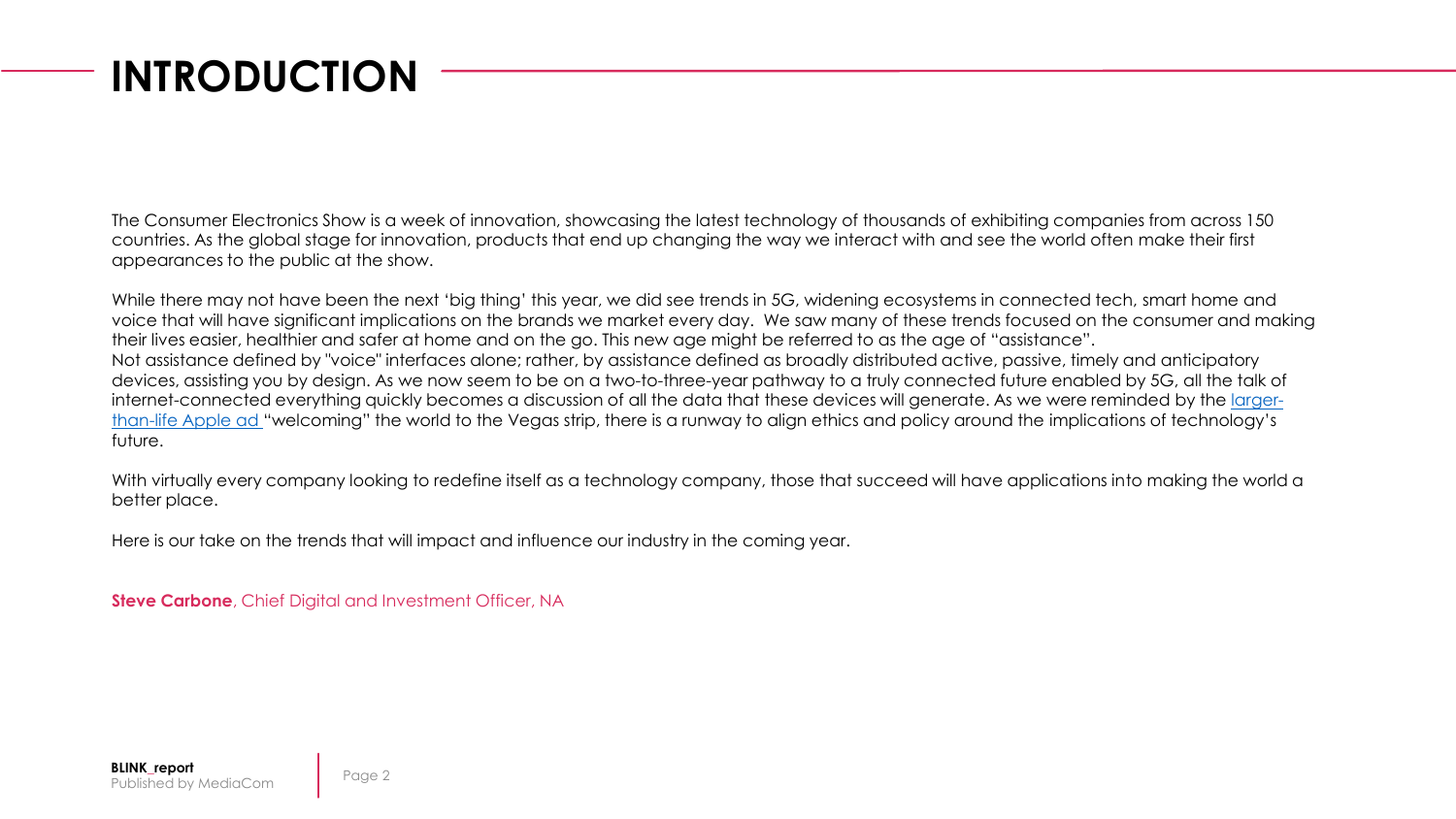# **CONTENTS**

| Opening the floodgates on 5G                  | 04 |
|-----------------------------------------------|----|
| Ecosystems of data, software and partnerships | 05 |
| The Smart Home is the new store               | 06 |
| Voice is forcing brands to speak up           | 07 |
| <b>Fueling Resilience</b>                     | 08 |
| Actions for advertisers                       |    |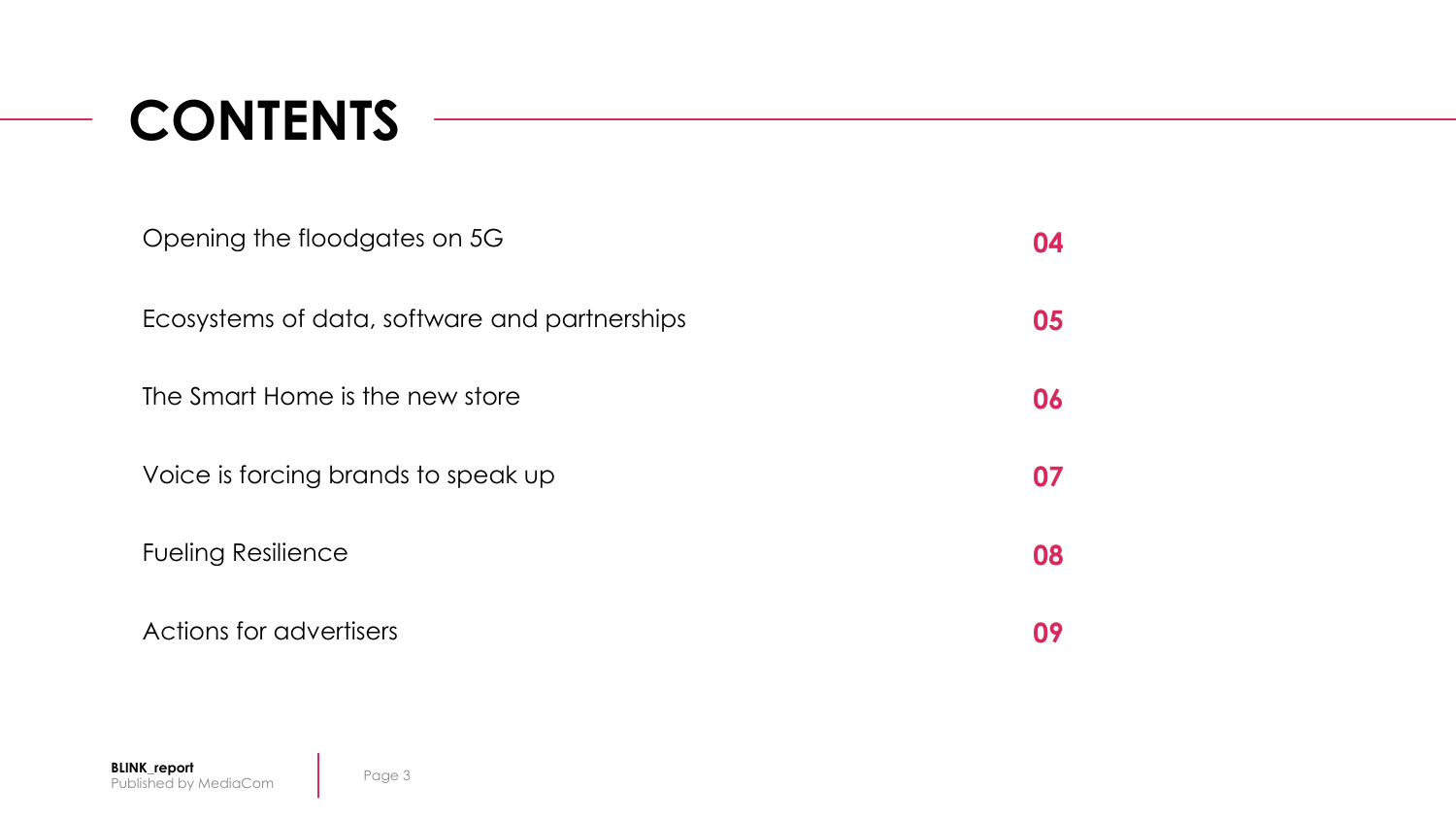### Opening the floodgates on 5G

5G was the talk of the town during CES 2019. Yes, much of the talk was about how 'real' it is, (particularly in the USA where all the telco's announced their plans) but as the writer William Gibson said, "The future is already here, it's just not evenly distributed".

5G is up to100x faster than 4G because it is an entirely new wireless infrastructure. All the previous 'G's' were delivered by towers blasting low frequency radio bands with long distance reach. 5G will operate on higher frequency bands that travel shorter distances but are more directional. Instead of towers, it uses distributed small cells to create a mesh network with greater density of coverage - meaning more bandwidth, less latency and fewer dead zones.

The connectivity benefits of 5G will make businesses more efficient and give consumers access to more information with quicker downloads and reliability.

But what does it really mean for the brands, marketers and storytellers of the world?

Everything.

It's easy to envision what we could do faster with 5G. But every G has brought with it a paradiam shift:

1G – Voice, untethered talking

2G – Text, a new communication style

3G – Data, the app landscape

4G – Streaming video, the Netflix generation

Companies like Airbnb, Uber, Netflix and Spotify may not have been possible without 4G technology.

In his Keynote speech, Hans Vestburg, CEO of Verizon, put things in perspective when he said that with an estimated three million people [moving into U.S. cities every](https://www.iom.int/sites/default/files/country/docs/syria/IOM-World-Migration-Report-2015-Overview.pdf) week, the strain on infrastructure is all too real. Today, there are some [8.4 billion connected "things" in use](https://www.verizon.com/about/sites/default/files/Verizon-2017-State-of-the-Market-IoT-Report.pdf) up 31% from 2016. That number will grow to more than [20.4 billion by 2020.](https://www.verizon.com/about/news/how-fourth-industrial-revolution-will-change-economy)

With such incredible demands on network bandwidth, 5G helps ensure that everything that should connect, can connect, leading the [Internet of Things](http://www.verizonenterprise.com/products/internet-of-things/) to thrive on a truly massive scale.

5G will inevitably shake up the media and entertainment landscape. According to Verizon, it's expected to drastically increase media usage. The average monthly traffic per 5G subscriber will

grow from 11.7GB in 2019 to 84.4GB per month in 2028, at which point video will account for 90% of all 5G traffic.

When 5G starts to realize its full transformational potential we can expect to see a significant impact on traditional media usage and massscale adoption of AR and VR (reduced latency). We'll also see the emergence of new use cases such as 3D holographics, advanced interactive entertainment and immersive new media applications.

Mixed reality with a backend system that is collecting and analyzing data will provide the best of both worlds for consumers and retailers. Consumers will have a blast in digitized experiences while retailers will gain valuable insights into shopper behaviors.

Through Seamless connectivity, massive computing power, and access to rich data and analytics (stored in the cloud) 5G will open up the floodgates on new and innovative ways to tell stories, and reach digitally savvy consumers.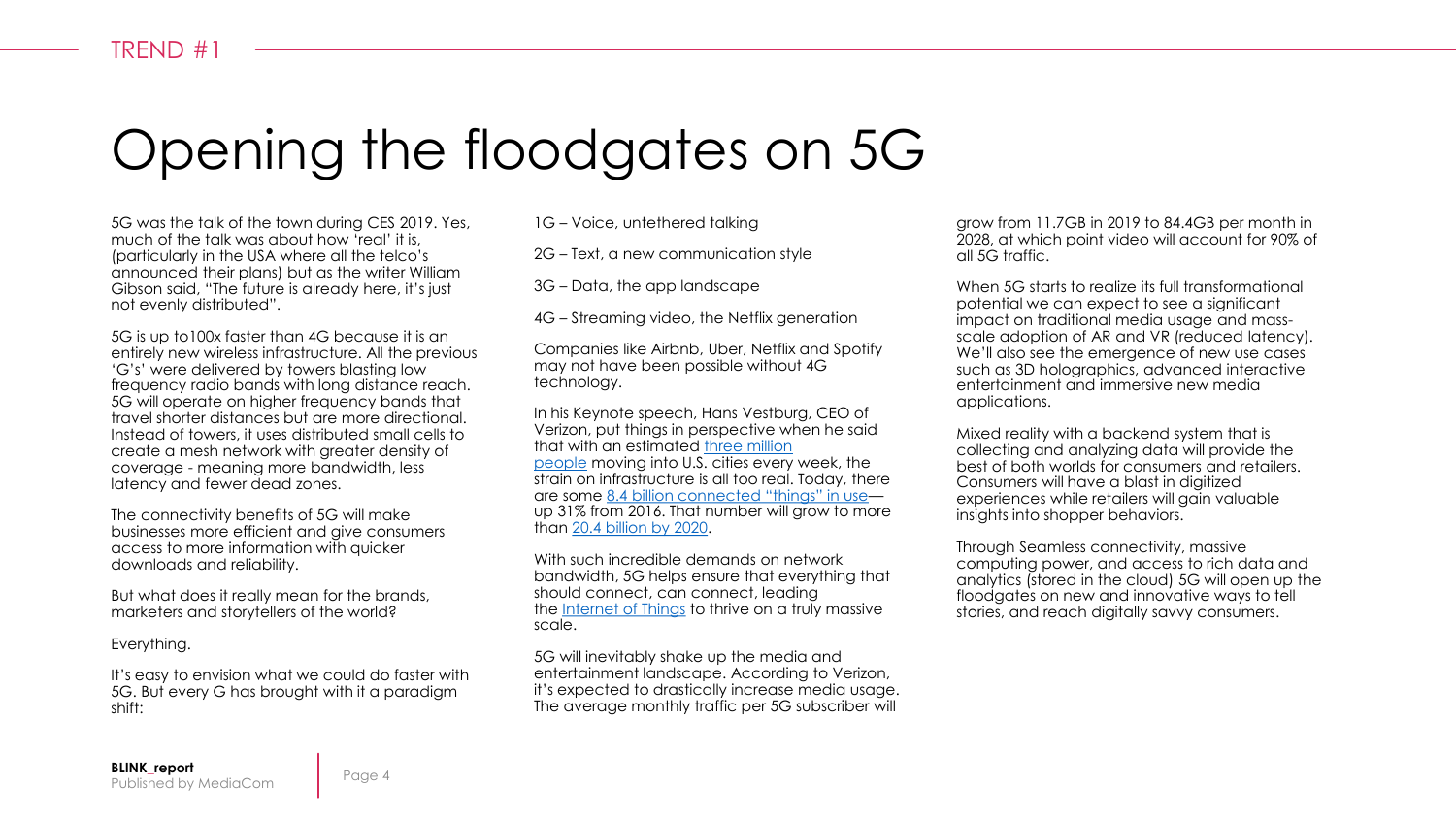### Ecosystems of data, software and partnerships

Google's presence was heavily felt at CES – and not just because of its huge Google Assistant installation (complete with a rollercoaster). You couldn't walk more than two minutes in the halls of CES without encountering a white suited, bobble hat wearing, real-life Google Assistant.

In 2018, the focus was not so much the on hardware, but the software powering the devices. Increasingly, hardware manufacturers were asking consumers to 'Ask Alexa' or say 'Hey Google' to operate their devices**.** For CES 2019, the big step change was that suppliers had stopped creating their own software, and started looking to the likes of Google, Amazon and Microsoft to 'power' their devices.

The aforementioned Google 'bobble hats' presence was to remind attendees that the new TVs they were gawking at were not just amazing pieces of hardware – but that they also carried the knowledge of Silicon Valley's smartest minds.

While this does create an element of product homogenization, using common software solutions in this way means all hardware companies will be able to insure their products are up to the same level of 'smarts' as competitors and can focus on innovation such as pixel density, product design and cost efficiencies.

For consumers, that provides yet another link to the wider tech ecosystems of these companies. Google technology is now integrated into more than 10,000 devices, across 1,600 brands, giving Google 'reach' of over 1B people on home and mobile devices. Relative newcomer Amazon's Alexa is integrated into over 100M devices.

For brands this poses an interesting opportunity to extend the value of their media and creative partnerships with Google, Microsoft and Amazon and move beyond 'advertising' into hardware. For example, an oil company could program its petrol station to be automatically routed from incar satellite navigation; a beverage brand could ensure its products are the recommended drink in smart fridges; or an apparel brand could ensure its clothing products are highlighted in health trackers.

In 2019, hardware manufacturers will often work with more than one partner. At CES, [Whirlpool](https://www.whirlpoolcorp.com/whirlpool-corporation-earns-five-ces-2019-innovation-awards/) had several brand, tech and commerce partnerships integrated into its smart KitchenAid devices – Google for voice input, Amazon for ecommerce, Walmart and Instacart as their 'physical' store partners – all linked from the recipes in their acquired [Yummly](https://www.yummly.com/mobile/) app.

These integrations will allow brands to reach consumers in new and relevant places and

spaces, and prove a direct link between contextual awareness and transaction. This will potentially, usher in an era of loyalty and removal of choice. Brand conversations with these tech giants still need to start with media inventory and creative best practices but should now extend into discussions around their wider ecosystems. First-mover brands will benefit from gaining ownership of the first logo on the touch panel.

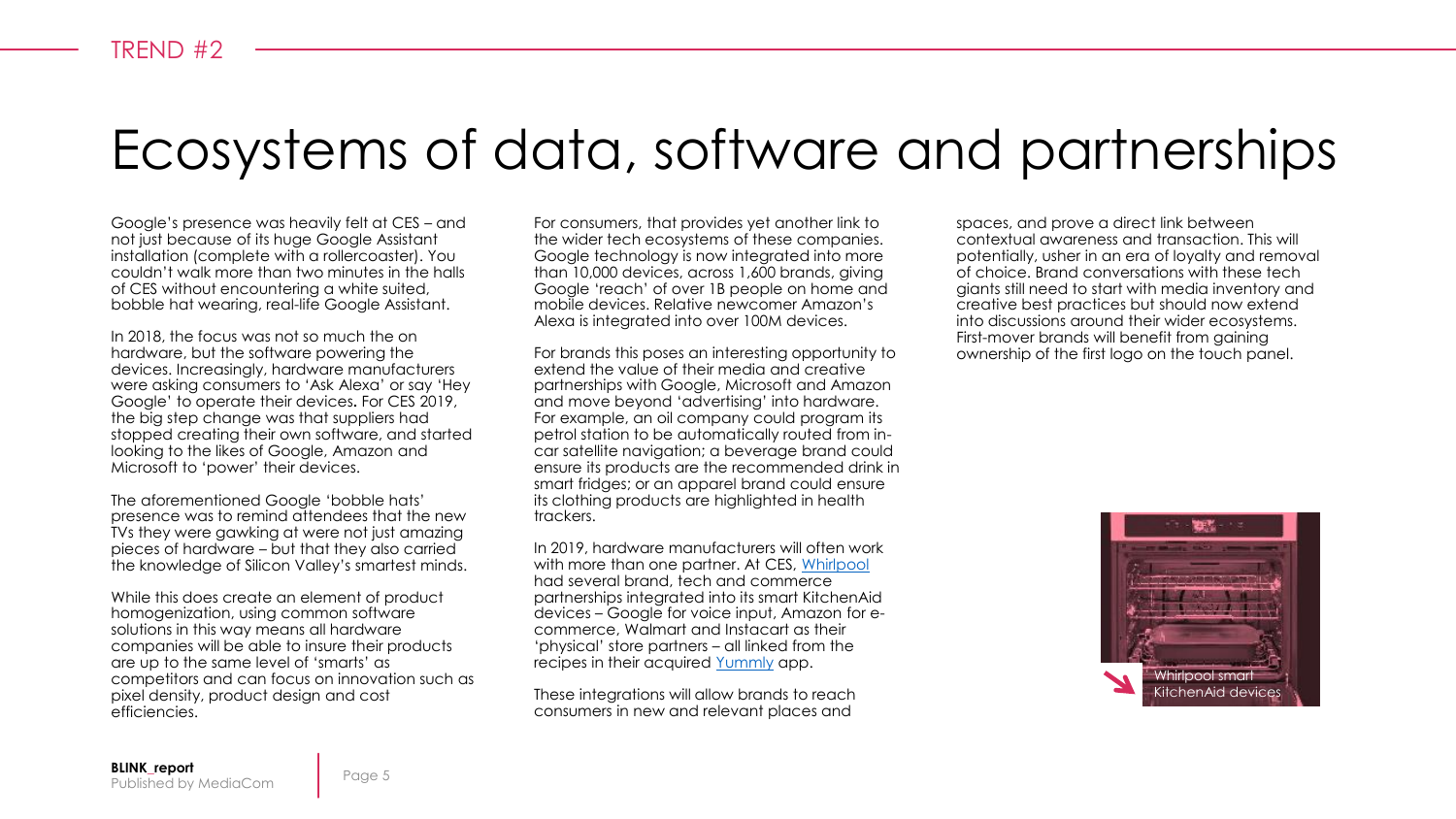### The Smart Home is the new store

The connected and smarter home products showcased at CES could do everything. From [FoldiMate](https://foldimate.com/), the much talked about robotic laundry folder, to more resilient technologies - like [Heatworks,](https://myheatworks.com/) which makes your home more efficient by using the natural conductivity of water as heat or Currant's Smart Wall Outlet, that analyzes power usage and makes recommendations on which devices to power off to save energy.

However, for brands, the implications of smart home go far beyond partnering with technologies to make the world a better place. To quote Unruly's Futurist Elena Corchero,"The Smart Home is the new store." The increasing amount of smart technologies in homes, could result in consumer memories becoming even more fragile to brands than they currently are today.

Many mainstream appliance companies had smart home booths set up to showcase their wide range of connected fridges and ovens (which have an increasingly accessible price point for consumers) as well as highlight all the integrated partnerships consumers could activate within their products. We also saw a few entrants this year allowing consumers to make any appliance smart(er)—with [FridgeCam](https://smarter.am/fridgecam/), a camera attaches to your fridge and alerts you to when products are about to expire, eliminating food waste up to

50%. Combine that product with Amazon's Dash Wand and consumers are now able to operate in more of a "subscription" mindset based on the products they already have in their home as they run out.

As we have seen in e-commerce, subscription services are becoming increasingly popular with consumers. On Amazon, 60% of Prime members subscribe and save. As our homes become the store and subscription mindsets take over, brands will need to tailor their approach to communications. This might include providing advice, entertainment and even trial tactics to interrupt the consumer's journey and convert them to digitally say y consumers.



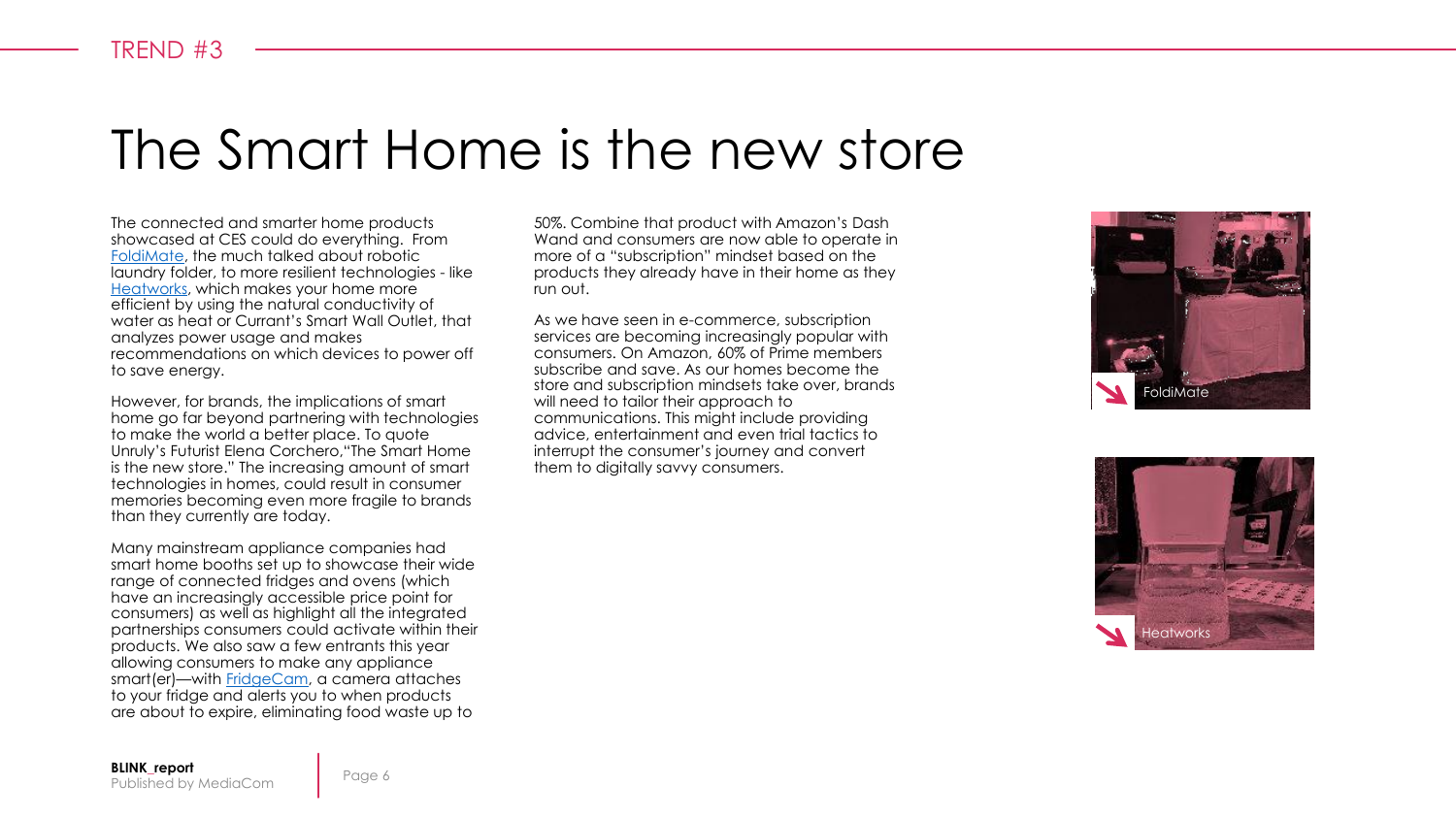### Voice is forcing brands to speak up

Voice was omnipresent at CES 2019, but the conversation has shifted from smart speakers to integration. Google and Amazon (clearly emerging as victors) want to have voice everywhere and in everything, making it enticingly simple to integrate their AI driven voice assistants into any product, from [a toilet t](https://www.us.kohler.com/us/Numi-2.0-Intelligent-toilet-with-KOHLER-Konnect/content/CNT134400007.htm)o air travel.

With many nonsensical examples, the greatest impact is in either enabling or unlocking via a new input (i.e. when you need another pair of hands). [Intel](https://www.intel.com/content/www/us/en/architecture-and-technology/smart-sound-technology.html) showcased its voice-activated PC commands ("Alexa, open a browser for me"), [wellness-themed connected homes](https://vayyar.com/smart-home/) (which send an alert when elderly inhabitants fall), and audio [functionality in cars \(which enables consumers to](https://developer.amazon.com/alexa-voice-service/alexa-auto-sdk) book a restaurant from home and receive directions in their car). Importantly, these were all third-party use cases, powered by Google and Amazon.

Amazon is taking a more commerce-focused approach. Consumers can now activate Alexa via their phones or laptops to receive notifications and delivery updates. The company is also using its 100M+ device ecosystem to learn more about its consumers and offer them personalized

products. Increasingly Amazon is able to recommend the cheapest, best or its own brand – based on consumer desires.

Google continued its exponential growth in the voice space from last year, extending beyond speakers and to looking at more complex problems to solve – many of which use Google's huge data set and advanced AI.

Not to be forgotten, Samsung is still pushing Bixby while not as popular as Google and Amazon at the show, Samsung's voice reach via mobile handsets is comparable to Apple's Siri, and is now being extended into smart fridges, washing machines, air conditioners, AI speakers and robotics.

Although many voice applications remain gimmicky, there is a strong commitment from leading tech brands to integrate and promote voice usage across their devices. Voice is unequivocally here and brands not considering a robust voice strategy are naïve. As a starting point for strategy, marketers need to ascertain how their brand is algorithmically optimized for voice assistants. Is their brand SEO'ed to be readily and logically recommended, referenced, suggested

and understood to consumers?

Secondly, marketers need to be clear as to how their brand identity translates into voice. Male or female? Accent? Tone? Pace? Personality? These elements will either deepen consumer engagement or alienate. Do you build a skill that is purely operational and functional, responding to user prompts with informational replies or do you build in quirky, witty tangential responses i.e. political views held by a fridge?

Thirdly, brands need to ask themselves how to work with the right voice partners to navigate the space in terms of content, media and tech? What is news now won't be in six months time. Brands need to stay ahead of the game. What may seem a niche opportunity now may will tip into common usage very soon.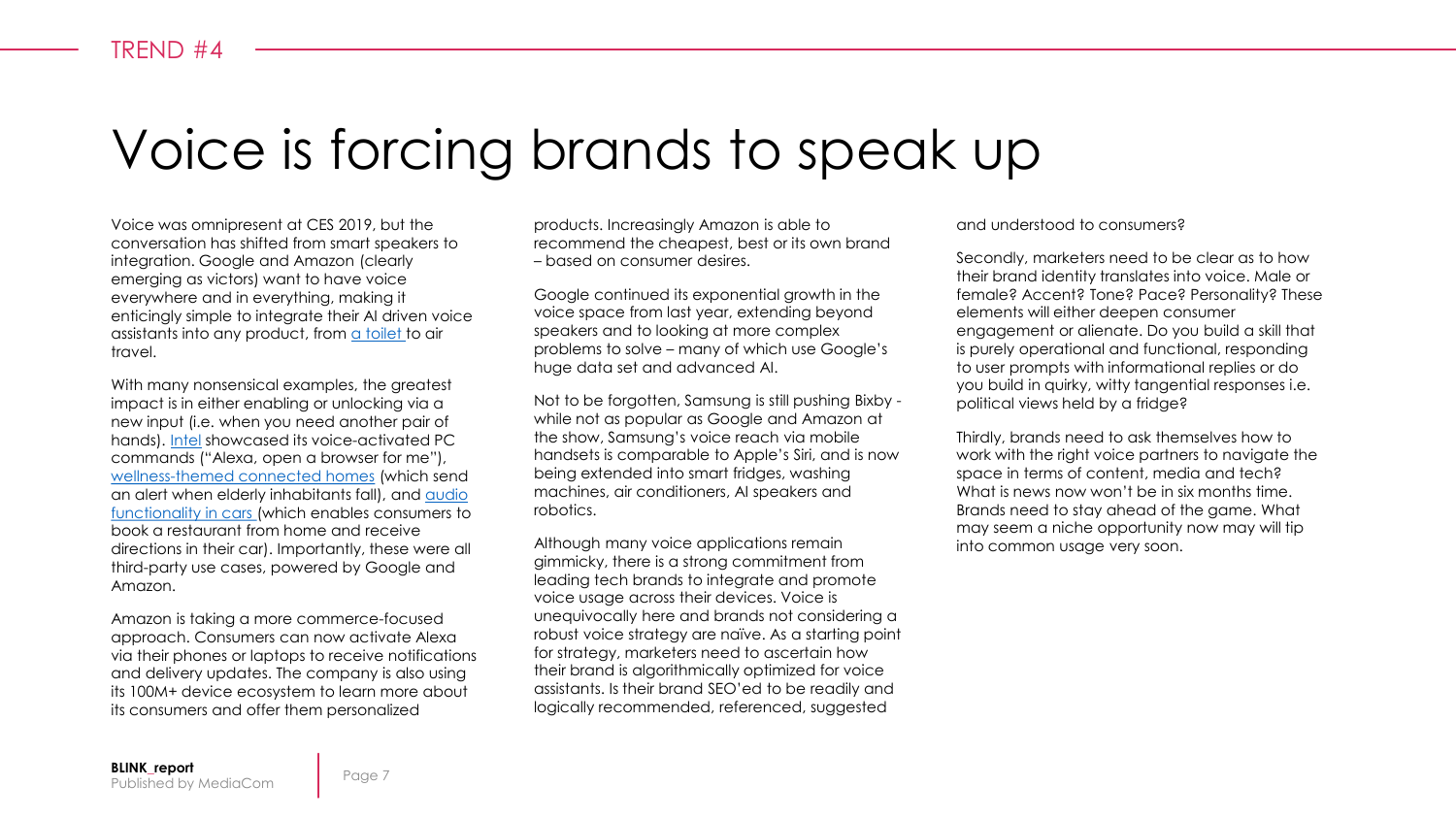### Fueling Resilience

Gary Shapiro, President & CEO of the Consumer Technology Association proclaimed, "Our mission is to encourage and expose innovation that improves the human condition."

Resilience was the overarching theme for the 2019 show and a common thread across all impactful technology we saw at CES – whether that be about making people's lives better or changing people's lives entirely.

As the Consumer Technology Association's EVP Karen Chupka explains "We define resilience as the place where technologies are going to help keep the world healthy, safe, warm, powered, fed and secure." The role of tech is not to replace humans, but to empower us.

This year more than ever before, each product was met with questions around its accessibility. functionality and adoption, with purpose becoming a highlight instead of an afterthought. There were many notable partnerships and offerings featured in the Resilience Exhibit and Eureka Park areas that were focused on preparedness, response and recovery. For the companies striving to help make the world a better place, they should seek out opportunities to collaborate with innovators to support local governments and/or NGOs to address real world challenges, relevant to their business. Innovators,

entrepreneurs and local governments often need help with identifying the right technologies and solving implementation challenges. For marketers the by-product of successful collaborations can deliver natural opportunities to engage consumers in a profound way.

CNET's Brian Cooley sums it up best when he says that technology helps improve consumers lives – it makes things quicker, easier and eliminates barriers. Otherwise it's just technology.

Many will say that the technology seen at CES was incremental, rather than disruptive change. Only once our resilience is tested will we experience the impact of the most disruptive technology– something we hope will never happen, but one we're comforted people are preparing for.

**Four standout products on a mission to improve the human condition:** 

**Accessibility:** [WeWALK,](https://wewalk.io/) smart cane that detects obstacles and obstruction using vibration.

automatically closes your door when it<br>hears your smoke alarm, helping save lives **Safety:** [LifeDoor](https://www.lifedoor.io/), a simple product built and funded by firefighters that automatically closes your door when it in the event of a fire.

**Convenience**: [Willow Breast Pump](https://shop.willowpump.com/), a wearable pump that fits in a woman's regular bra, with no tubes or attachments.

**Industry:** [Wilkinson Baking Co](https://www.wilkinsonbaking.com/), a fully automated way to make bread, start to finish: it mixes, forms, proofs, bakes and cools bread all on its own.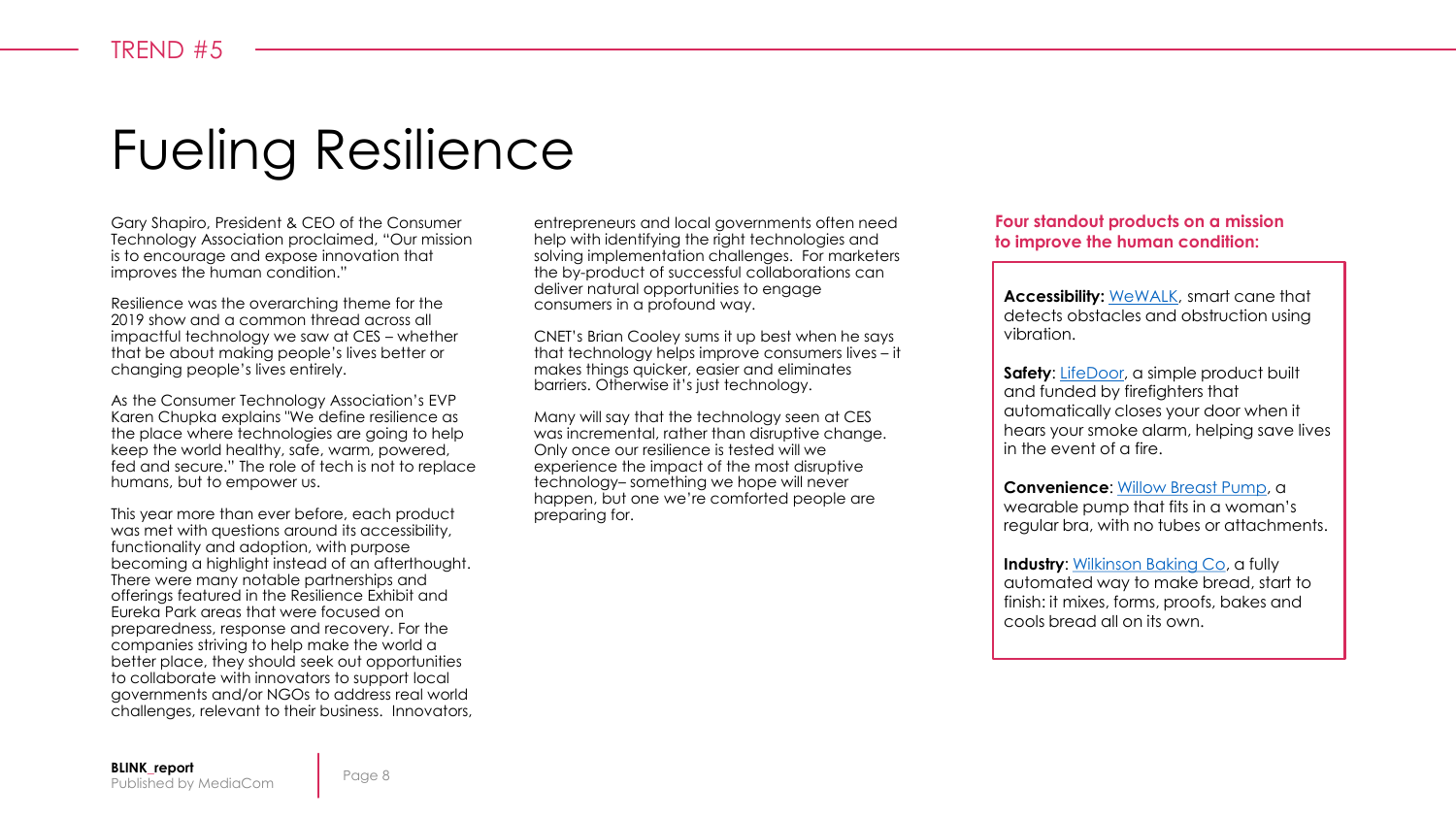### **ACTIONS FOR ADVERTISERS**

#### **1. Start planning your 5G strategy**

The advent of 5G technology will send consumers' mobile media consumption through the roof. To reach them successfully, the smartest brands will be those prepped and ready to share engaging content and experiences from the off.

Working with your media agency, anticipate how 5G will change experiences for your target audiences and then plot how your brand can respond to these new habits. Think about the potential role AR and VR can play in your marcomms mix and go for it.

#### **2. Activate your (brand) voice**

If you haven't developed your voice strategy yet, you need to move fast. That means crafting your persona (literally, what do you sound like?), and optimizing your content to work for voice algorithms, not traditional SEO. You don't write as you talk, so your content might need a radical overhaul.

Don't forget, user journeys may cross devices – shifting from voice to keyboard, and from Siri to browser (for example, a user might ask Alexa for cinema listings then go to their desktop to book). So, consider the journey flow and optimize your content for multiple contexts and settings.

#### **3. Power-up your partnerships**

In a world of connected devices, brands now have opportunities to establish new partnerships with hardware providers, tech providers and more. In terms of hardware, if you are an FMCG brand, for example, imagine partnering with a fridge manufacturer to build a product with a built-in Amazonstyle Dash button linked to your ecommerce store.

This is an untried space for most brands, so, to get it right, consider building a structure innovation program in your business to help you connect with new technology and hardware partners while managing the risk of trialling new ideas. Your media agency can advise you on how to get this right.

#### **4. Try to make people's lives better**

Brand purpose is becoming more and more important, and the most impactful technology of the next few years will go some way to improving the world we live in.

For your brand to remain relevant in these spaces, you need a clear – and sincere – reason for being.

If you're looking to activate your brand purpose, you should never forget that the primary goal of purpose-driven campaigns is to inspire change, not drive sales. That might sound counter-intuitive, but authenticity is key to building brand trust. To create change, you must first identify a problem associated with your cause and then think about how you can use media to solve this problem.